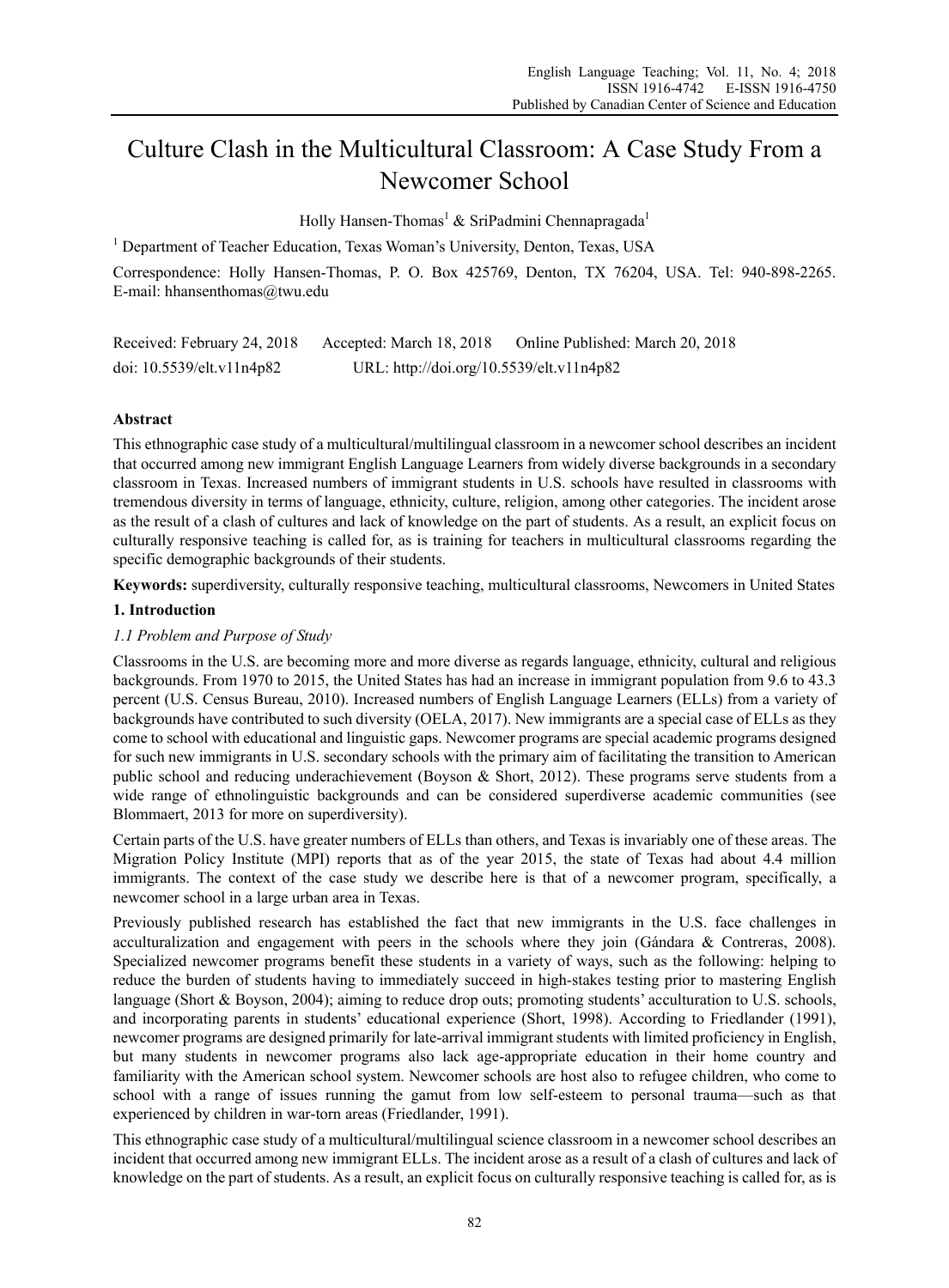training for newcomer school teachers (and indeed, all teachers in multicultural classes) regarding the specific demographic backgrounds of the students in their classrooms. To organize and eventually analyze the findings from the ethnographic research that was conducted, tenets of culturally responsive teaching were utilized as a theoretical framework (Gay, 2010).

#### **2. Review of Literature**

Culturally responsive teaching can be defined as a pedagogical method that combines the cultural competence of a teacher with classroom strategies that help culturally and linguistically different students achieve academic success (Gay, 2010). Teaching strategies and lesson planning that incorporate culturally relevant information for students to understand lessons better are two key foundations of culturally responsive teaching. While interacting with students, culturally responsive instructors are empathetic, supportive and flexible in their approach (Shade, Kelby & Oberg, 1997). That is, "...all practice needs to be culturally responsive in order to be best practice" (Moje & Hinchman, 2004, p. 321). Being responsive to the needs of students from different cultural backgrounds generates an importance of supporting them in their efforts towards academic success (Ford, 2010). Culturally responsive teaching encompasses the practices of (a) paying close attention to cultural backgrounds of students when applying teaching strategies, (b) being considerate to the restrictions in social communication practices that the students bring with them into the classrooms, (c) creating connections between their existing knowledge and academic goals and (d) exploring possibilities to establish the importance of utilizing their cultural diversity for academic success.

With the evolving demographics in United States, it is important for teachers entering the profession to be prepared to teach in classrooms that are more diverse, than it has been in years past. According to Sadker, Sadker, & Zittleman (2008), fifty percent of all students in the U.S. will be culturally and linguistically diverse (CLD) by the year 2030. The diversity index of a classroom indicates through a random selection the probability of finding two students from different ethnic groups in a classroom (Parajes & Urdan, 2005). In 2006, the diversity index for classrooms across the United States stood at 61 percent (the latest available data in this area nationally) (The New York Times, 2015). During the year 2011, the National Center for Education Statistics reported that the school diversity index in the state of Texas was at 63 percent (Asian 4%, Black 13%, Hispanic 51%, White 31%, others 2%). The state teacher diversity index was at 32 percent between white and nonwhite teachers. Considering the growing diversity in American classrooms, it can be well stated that one need not travel abroad to teach in multicultural or multilingual classrooms.

According to Villegas & Lucas, teachers interested in delivering culturally responsive lessons should be willing to educate themselves about world cultures before they can teach multicultural students (2002). In preparing teachers to work in multicultural classrooms, learning a foreign language can be of great help. It introduces them to the difficulties and anxieties of learning a new language which CLD students often go through in achieving academic success in English-speaking classrooms (Chisholm, 1994). Education delivered in multicultural environments is often considered to be a dynamic process that encompasses participation of personnel who are trained to deliver culturally responsive teaching. This pedagogical approach provides an equal opportunity for students of any race, color, gender or socioeconomic status to learn and compete equally in academic endeavors (Banks & McGee Banks, 2010). Attitudes of teachers and staff interacting with students in multicultural classrooms have an impact on its climate (Kea, Trent, & Davis, 2002). Teachers servicing multicultural classrooms have high expectations for all their students irrespective of their cultural origins and also strive to provide feedback that is constructive and supports academic success (Rychly & Graves, 2012).

A teacher's respect for cultural differences that students bring with them supports the creation of a culturally responsive classroom. Candid discussions about topics that are usually excluded from classroom discussions are encouraged by teachers who employ culturally responsive teaching strategies. On the contrary, teachers who are unaware of the language and environments that their students come from are often unable to estimate a child's competence accurately (Villegas & Lucas, 2002). Negative stereotypes and inaccurate perceptions about CLD students and their families can lead teachers to overlook a CLD students' performance while evaluating for placement (Huff et al., 2005). Researchers have written about how "aversive racism" impacts the decisions of people practicing it (Dovidio et al., 2002). Curriculum and teaching methods also play a role in the ways in which CLD students are perceived and evaluated. A practice that supports the existence of misconceptions is use of curriculum that is generally passive and sets lower academic goals for students who are perceived to be belonging to culturally deprived, economically disadvantaged and underprivileged backgrounds (Kuykendall, 2004; Rychly & Graves, 2012). While the intent of such a practice is likely not a negative one, withholding challenging academic experiences for CLD students can be detrimental to a student's growth and success in school.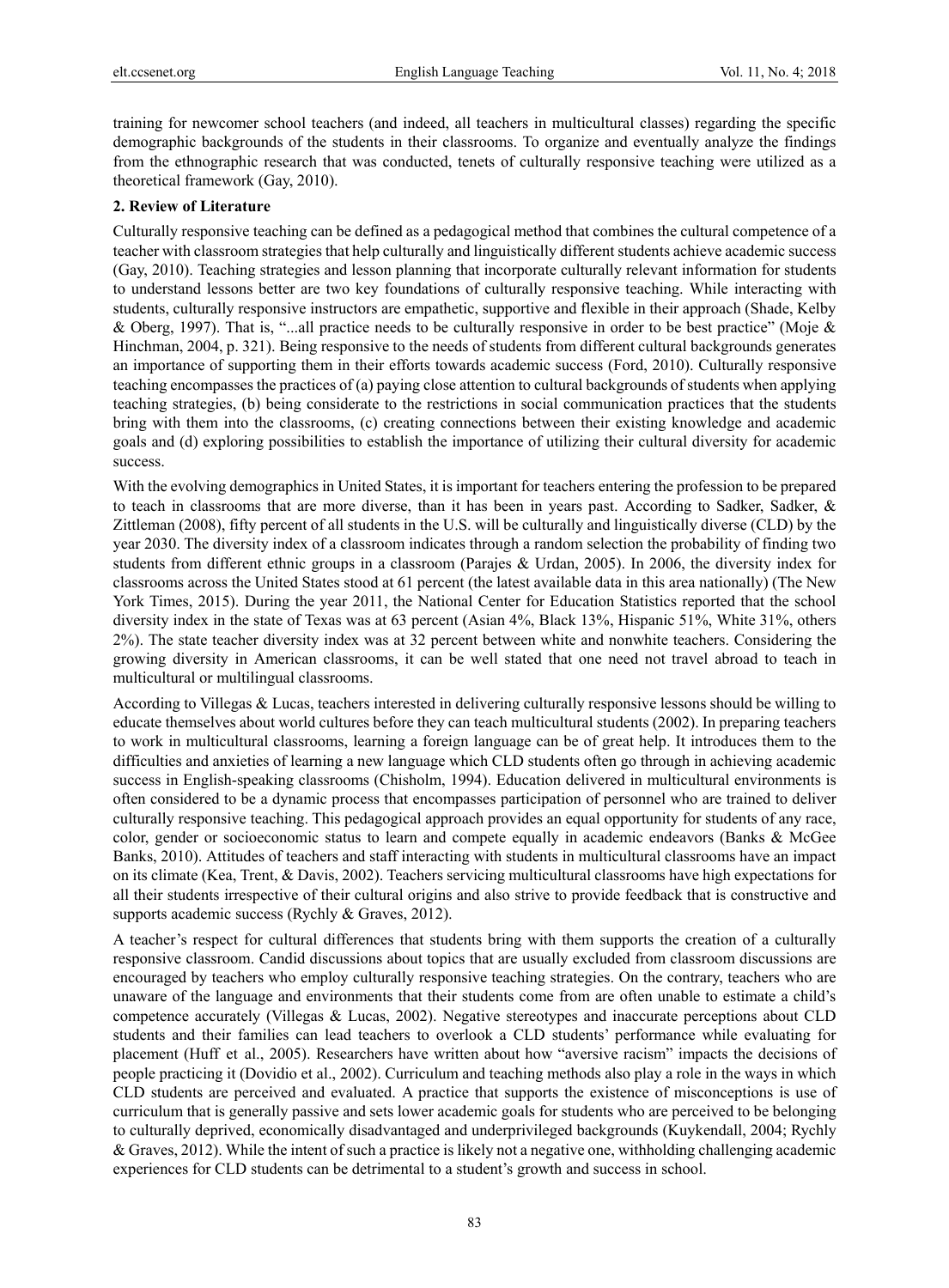The "color blind" approach of teaching in a multicultural classroom is often criticized by researchers as it causes more problems than solves them. A color blind approach in classroom teaching can be explained as teachers who choose not to acknowledge the presence of CLD students and justify the approach by treating every student 'equally'. But this approach creates a disadvantage to the CLD students being serviced as teachers fail to apply the basics of culturally responsive teaching methods in delivering lessons (Howard, 2010). *All* students, and arguably, *especially* CLD students, need to have their backgrounds taken into account within the learning process.

#### **3. Research Methodology**

Ethnographic methods were employed to collect classroom data (Watson-Gegeo, 1997). The first author and researcher spent approximately five weeks observing and researching in a high school chemistry class at a long-established newcomer school called the Newcomer School of America, or NSA (Note 1). She worked with the teacher, Ms. Mayor, and the students, as a participant observer, to learn how Ms. Mayor taught science with ELLs in her class. The researcher followed a unit and observed the students as they worked in pairs and small groups. Videos, audio, photos, and field notes were collected to help understand how NSA teachers interact with their ELLs. Audio was transcribed and video was used to support transcription and to provide visual clues to understand non-verbal language. An analysis of classroom discourse provided insight on cultural differences and interpersonal interactions in the classroom (Cazden, 2001). Triangulation of data sources including field notes, transcripts and video was employed to help shed light on those situated meanings and cultural models (sociocultural practices) (Gee, 2014) used by the ELLs in Ms. Mayor's Chemistry class. Human subjects permissions to conduct this ethnographic research were granted from the Institutional Review Board (IRB) of the university where the authors work.

#### *3.1 The School*

The Newcomer School of America (NSA), a school dedicated to teaching newcomer ELLs from multiple countries, has been in existence for many years. The NSA serves refugees and recent immigrant students who have had limited (or in some cases, non-existent) schooling of adolescent age. Because all of the teachers at the NSA work with English as a Second Language populations, they were all trained in ESL methods. Moreover, many of the teachers continued their professional development training throughout their tenure at the NSA. Teacher professional development at the NSA deals with issues critical to the changing populations the school serves. These changing populations often reflect political unrest in the world. For example, some years are characterized by large groups of refugees from Somalia; other years, Iraqi teens come in great numbers. Other times, families and communities come by word of mouth. The school serves speakers of Tigrinya from Eritrea, Krio speakers from Sierra Leone, Karenni speakers from Thailand, Chin speakers from Myannmar, among many others. Recently, however, the school had an influx of new families from the Middle East. Because the NSA is located in Texas, a state whose ESL population is majority Spanish speakers (Flores, Batalova, & Fix, 2012), students from Latin America are a large percentage of the student body. There are many Spanish-speaking students primarily from Mexico and Central America at the school.

Students at the NSA generally spend one year at the school and then transition to their neighborhood school, but will continue to receive ESL support. However, those students with limited or interrupted schooling called SIFE or SLIFE (students with (limited) interrupted formal education), or those with no or low literacy in their home language (DeCapua & Marshall, 2010) may stay at the NSA for up to two years. The 'graduation,' or school leaving transitions from the NSA to the students' 'home' schools (or those geographically near where they live and where they are zoned to attend) happen several times a year. Thus, students in an NSA classroom will likely not stay in the class together for an entire school year, as is typical in traditional public schools in the U.S. Students may also enter school at the NSA at any point in the academic year. As a result, there is much movement and a lack of consistency in terms of the student body in the classroom.

#### *3.2 The Teacher, Classroom, and the Students*

Ms. Mayor (Note 2) teaches chemistry to newcomer students at the NSA. At the time of this study, Ms. Mayor had taught for over a decade, and for many of those years at the NSA. Having taken advantage of many professional development opportunities to work with the diverse populations in her classes, Ms. Mayor was well-trained, but nevertheless sometimes demonstrated a self-conscious attitude about her work with her ELLs.

Ms. Mayor's classes are extremely diverse in terms of cultural and linguistic backgrounds. In the 2014-2015 academic year (when the research was conducted), Ms. Mayor's chemistry class consisted of 18 high school students ranging in age from 14-17. Fourteen of the students were Latina/o Spanish speakers from Mexico, Guatemala, Honduras, Nicaragua, and the like (6 males, 8 females). One male student was from China, two siblings (brother and sister) had recently come from Syria, and another girl was from Somalia. The two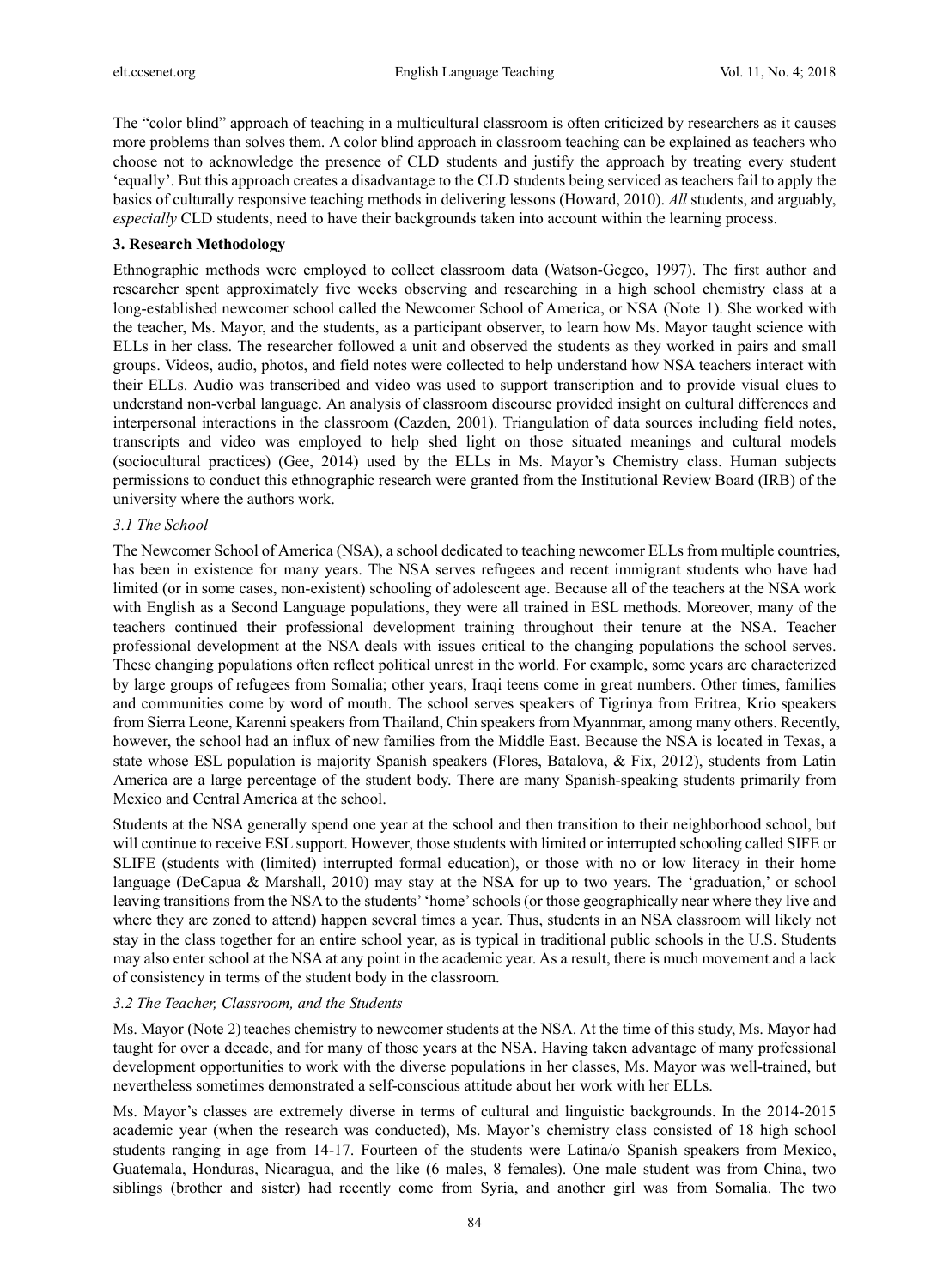non-Latinas were Muslim and wore hijab (head covering). The Syrian girl wore full hijab, but did not cover her face. Some of the students in the class were close to completion, while others had recently joined the class.

The students (Note 3) on which we focus in this case study are four: two Latino boys, one Syrian boy and the Syrian girl. The boys, Emerson and Guillermo, were from Nicaragua and Guatemala, respectively. They often worked together in class and were good friends. Muscular, stocky, and well-dressed, the two boys favored each other and looked almost like brothers. Wearing bright brand name collared or button down shirts, tight jeans rolled up at the bottom, and sporting short haircuts, the boys sat at the same table throughout the time they were in class together. They were generally polite, and very jocular with each other. At the time of data collection, Emerson was almost near the point in which he would transfer out of the NSA and move to his neighborhood school, as he had passed some of his language proficiency tests. Guillermo, however, had somewhat longer to stay at the NSA. The girl, Diwa, had just immigrated to the U.S. as a refugee with her family. Her brother, Mohammed, was just a bit older than Diwa and very protective of her. He was tall, lanky, and thin, with pursed lips and a pensive face. The siblings were separated in class; Diwa sat with Emerson and Guillermo, and Mohammed sat with other Latina girls at a table at the back of the room.

The unit plan that Ms. Mayor was teaching during the fall term was on atoms and molecules. Specific concepts the students were learning about included the history of chemistry, important chemists, and atomic structure. The students had worked together on this unit for six weeks doing reading activities, model building, writing tasks, and a lot of pair and group work. During this unit, the students were learning about atoms and molecules through the support of scaffolding with tools including sentence strips, models, pictures, and charts. They also discussed the history of chemistry, the important scientists responsible for discovering the field, and toward the end of the unit, even created their own atoms. What happened after class in early November was a surprise that no one was expecting.

#### **4. Findings: The Incident**

In the fall of 2014, the first author visited the school, as she had for several weeks. On this cool autumn morning, the students were seated at their small group tables with 3-4 students at each table. There were five tables in the class set up almost as a semi-circle, or half-moon shape, facing the teacher and the white board. This day, the students began the day as a whole class activity consisting of a warm up focused on drawing the Bohr model for aluminum. Then, the teacher explained to the students how to do a procedural writing and highlighted terms necessary for inclusion in such a writing including first, second, third, next, last. Then the students moved into their small groups and began the task for the day, which was to choose their own atom to develop, create, and ultimately, build. Each student was responsible for developing their own specific atom first, filling out a teacher created work sheet (see Figure 1), and then they shared in groups. Upon completion of the atom building, they used what they learned about procedural writing and wrote a paragraph on how they built their atom.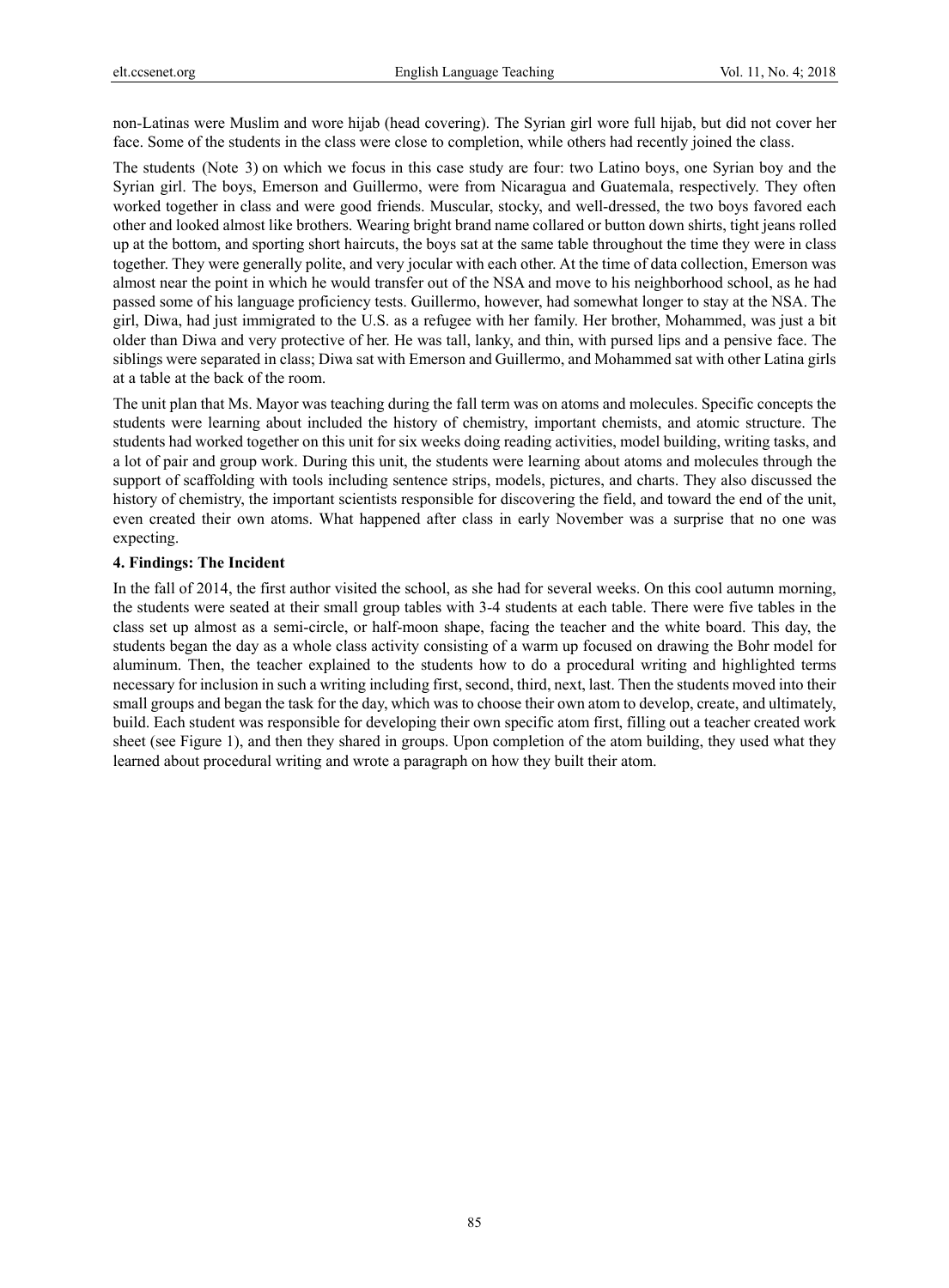III.

# **How to Build an Atom: Worksheet**

#### Use vocabulary such as the following:  $\mathbf{L}$

Atomic Number | Electron | Mass Number | Nucleus | Proton | Energy Level | Neutron



#### II. Now put each picture into a sentence or complete the following sentences.

To build my atom first I found the number of protons from the



#### Figure 1. Atom Worksheet

Throughout the class, Emerson, Guillermo, and Diwa were working very well together. Each of the three group members constructed their atoms, wrote their procedural paragraph, and then shared them aloud in their small group. Because there was a bit of time left before the bell rang to dismiss students to lunch, some students were able to read their work aloud to the whole class. The two effusive boys, Emerson and Guillermo, stood up and shared, but Diwa, who sat between them, chose not to. Instead, she continued to work on and revise her paragraph. At this point, Emerson was helping Diwa to put the final touches on her writing, and put his hand on her far shoulder to tap it and say "good job," as he acknowledged that the task was rather challenging for her. However, this gesture brought his face close to hers and she immediately threw his arm away. Her brother saw this from across the room and was very upset. Mohammed jumped up in anger, and with a red face hurled a punch at Emerson. Emerson, taken by surprise, naturally defended himself and hit back. Then Guillermo sprang up to restrain Mohammed's flailing arms, and another boy did the same for Emerson. Since the bell had just rung, the other classroom students were preparing to leave, but there was complete chaos in the room so no one could exit. Mohammed was red-faced, spitting, kicking and extremely worked up. Emerson was also very agitated and angry, but seemed dumbfounded, as though he was completely in the dark regarding why he was accosted.

While this was happening, other students were passing by Ms. Mayor's class and were trying to come in to the classroom to participate in the fight. Some Latinos were interested in helping Emerson, while some Muslim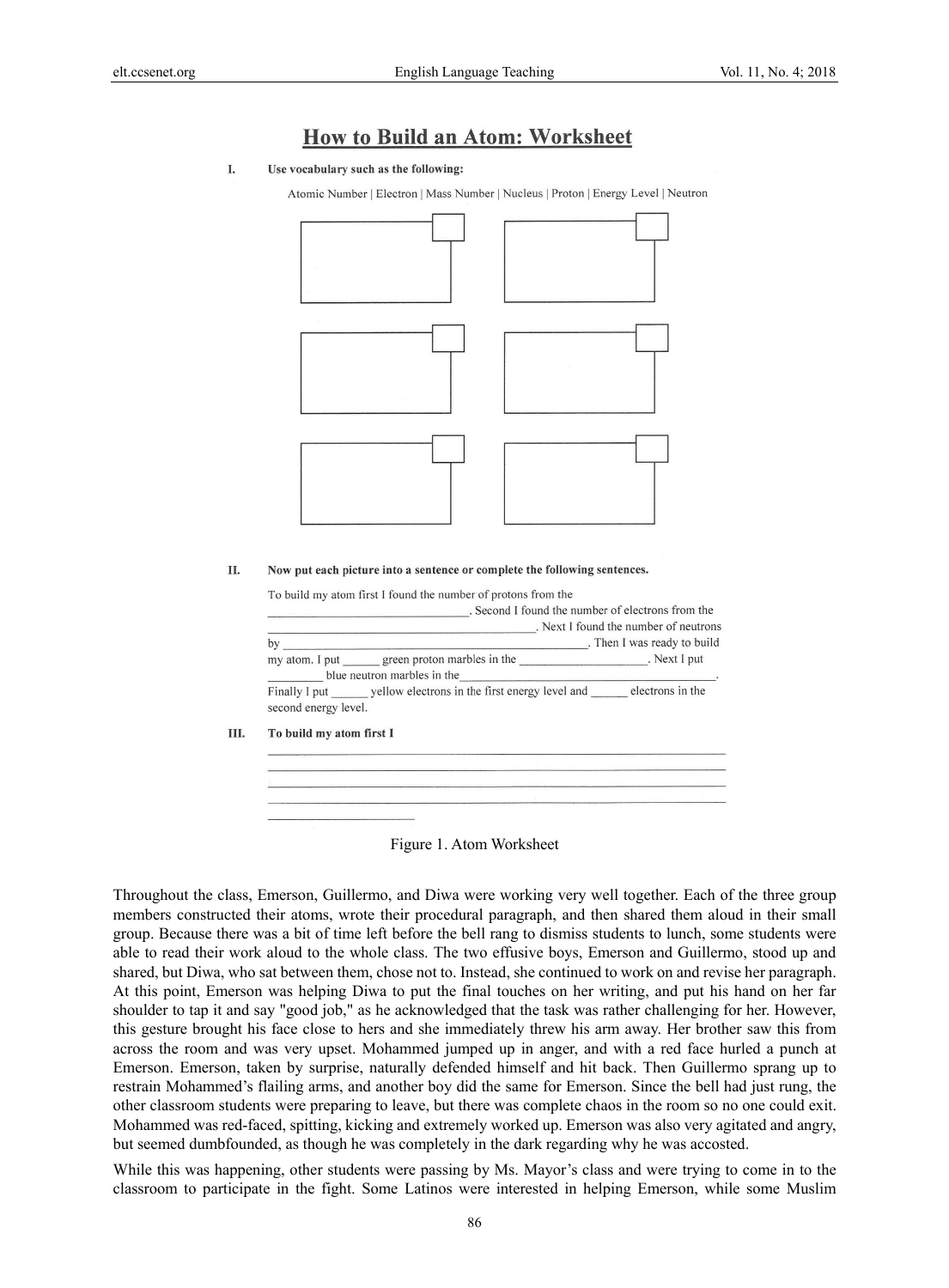students professed their allegiance for Mohammed. All the while, Mohammed was hurling classroom objects- including a binder-- at his teacher's head. He also broke his wayfarer-style sunglasses, which splintered into pieces and bounced throughout the classroom. While Ms. Mayor encouraged the other students to exit the classroom, she also had to fend off the supporters of the fighters, and ultimately sustained some minor injuries in so doing.

Within minutes, the school principal came to break up the fight and take the offenders to the office. The police had also been called, so the two boys were to be punished appropriately. However, at this point, no one was really clear as to why the fight occurred because they had not seen what happened between Diwa and Emerson. It was not until later in the school day that Ms. Mayor learned of the reason behind the incident.

#### **4. Analysis & Discussion**

As mentioned, the teachers at the NSA receive regular training in culturally responsive teaching, as well as specific training in the backgrounds of the students in their classes, like the Syrian students Mohammed and Diwa, and the Central Americans, Emerson and Guillermo. But the fight still happened. With a school situation where teachers are indeed globally-minded, empathetic, and well-trained, it is important to ask why the altercation occurred. One piece of the puzzle was due to Mohammed's background. Mohammed's lack of language skills, in concert with the cultural issues intertwined with the siblings' relationship, played an important role in why the fight happened. In many cultures, females are very modest and conservative. They not only wear conservative dress, but also adhere to traditional values. In their native country, Diwa and Mohammed would likely have been separated in school, as females are often segregated from males at secondary grades (Al Hessan, 2016). In contrast, Emerson came from a very different society where males and females are not separated, and interact much like they do in American schools.

However, while Ms. Mayor knew that her students came from different cultural backgrounds, she did not anticipate that such differences could result in inflamed conflict during class time. What happened in the class was a seemingly innocent misunderstanding, but one that had serious implications. It was clear that Emerson was unaware of the fact that he had offended Diwa, much less her brother, Mohammed. Had he known that he should keep sufficient distance from Diwa, Emerson would likely have done so. In his eyes, Emerson was simply acknowledging his peer's work when he was praising Diwa. He did not understand that he was causing familial or cultural problems for her. The takeaway from this situation is that it is necessary to also teach students to work together, in addition to the teachers, so that the students can interact and collaborate appropriately and effectively in school. Additionally, teachers in schools with superdiverse classrooms must be constantly vigilant to the ever-changing demographics in their classes.

### **5. Implications**

Diverse classrooms are the norm, not the exception. While many classrooms may not include the intense diversity of that in Ms. Mayor's class, they will likely have similar issues. Most mainstream classes do include at least a handful of cultural and linguistic background students whose needs must be addressed. In order to most appropriately meet those needs, it is vitally important to include diversity training for teachers of these students as well as the students themselves, and ensure this training goes hand in hand with the arrival of students from cultural groups new to the classroom. Direct efforts to create culturally responsive classrooms will reduce the amount of alienation newcomer immigrant students experience on a general basis (Heath, 1983). In this way, cultural clashes can be avoided, and diversity can be fostered. Potential ideas to address growing diversity in classrooms include the following:

#### *5.1 Meet and Greet Sessions*

Encourage the process of formally introducing new immigrant students to the class and invite them to speak about their country and culture. Create opportunities to develop and attend meet and greet sessions/discussion every time a new immigrant student joins the classroom.

### *5.2 Cultural Information Exchange*

Create learning opportunities that can serve as mutual learning opportunities for both teachers and students. Growing diversity within public schools of the United States indicate a need for information sessions about different cultures and countries from which all the class students come.

### *5.3 Educational Leadership Initiatives*

Reflective discussions with staff and faculty about designing and empowering culturally responsive classrooms should be integral components of school improvement strategies. School administrations must invest their efforts in creating sustainable initiatives that will increase engagement of CLD students in school programs.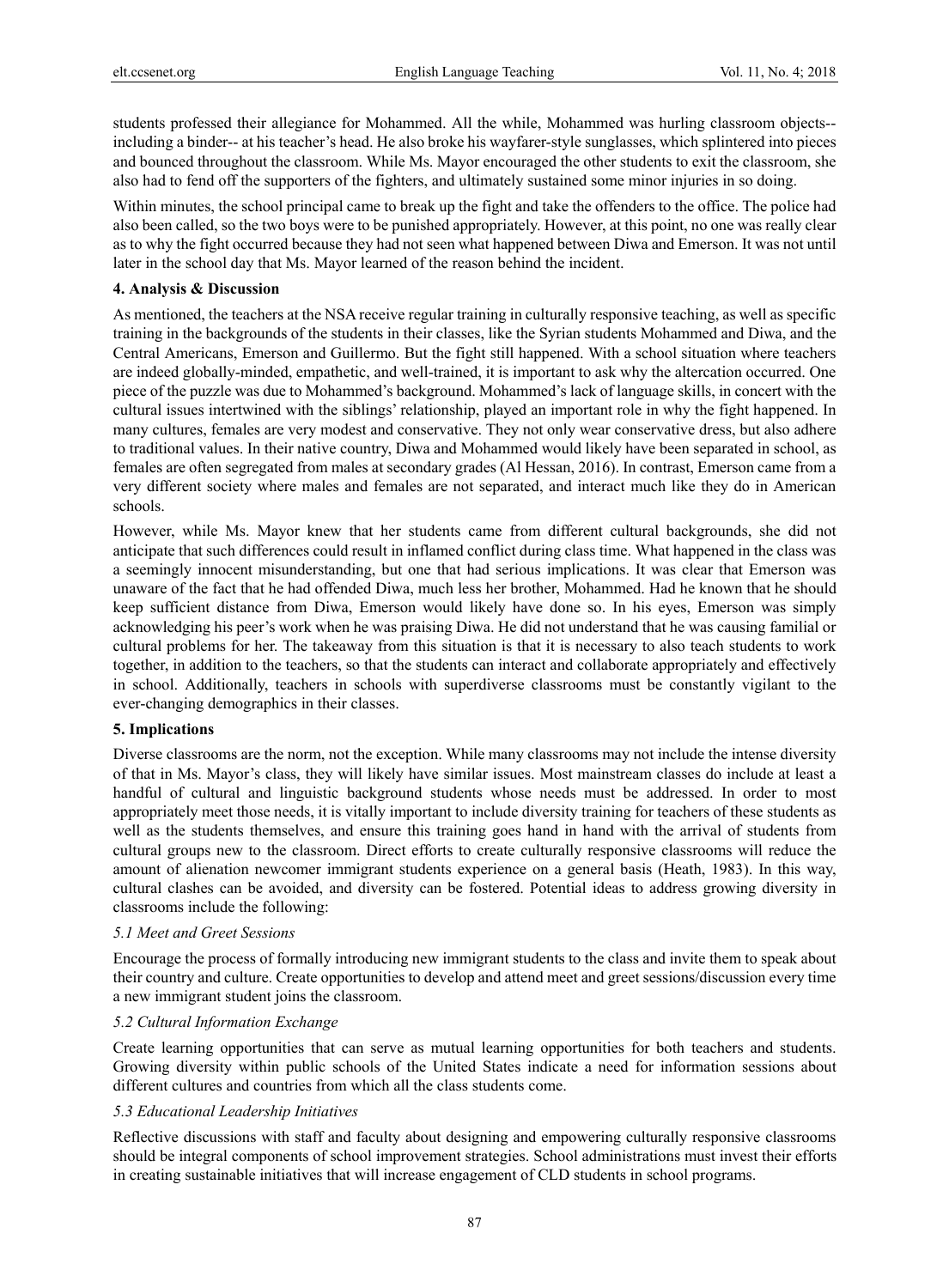#### *5.4 Knowledge Banks at Schools*

Build 'knowledge banks' of case scenarios, solutions/outcomes for first-year teachers joining the workforce. This is a critical in-service resource that can immensely help new teachers. While extensive research support is available from the field of teacher education and training, knowledge banks located within libraries of public schools can serve the purpose of accessible learning resources that are readily available to the teachers who are new to the profession.

#### *5.5 Beyond Raising Awareness*

Raise awareness about foreign cultures from which new immigrant students hail in order to make the transition process less arduous for all the stakeholders. A detailed gathering of facts about particular cultures is key to preparing to teach and work with new students each year.

#### *5.6 Socialization*

Increase opportunities for new immigrant students to interact with their peers and understand the social culture of the school and community. This can potentially help dispel any misconceptions that may exist about a particular community of immigrants. Increased socialization can positively lead towards creation of better support systems for the new immigrant students in a foreign country.

#### **6. Conclusion**

It is important to utilize culturally responsive teaching methods in all classrooms, but it is critical to do so in classrooms characterized by superdiversity (Blommaert, 2013) such as that at the NSA. It is vitally important to not only provide training to teachers in culturally responsive education and knowledge regarding the specific cultures represented in our classes, but also to maintain and keep up such training. With growing number of immigrants in United States (and throughout the global community), it is important to revisit the configurations of students in today's classrooms and acknowledge the differences represented in the classes. Moreover, students, as well as teachers, should be given sufficient training to understand how to work in harmony in today's interactive and global classrooms. While traditional mainstream classes may not have the wide range of diversity as that in specialized newcomer schools, it is nevertheless important to be vigilant and proactive with regard to cultural awareness, understanding of students' backgrounds, and anticipation of potential conflicts. In this way, teachers and students can learn in and from each other in harmony, or at the very least, in a positive environment.

#### **References**

Al Hessan, M. (2016). Understanding the Syrian education system in a context of crisis. *Vienna Institute of* 

*Demography Working Paper,* Austrian Academy of Sciences. Retrieved March 19, 2018 from

https://www.oeaw.ac.at/fileadmin/subsites/Institute/VID/PDF/Publications/Working\_Papers/WP2016\_09.p df

- Banks, J., & Banks, C. (2009). *Multicultural education: Issues and perspectives* (7th ed.). Boston: John Wiley & Sons. https://doi.org/10.1080/23770031.2009.11102861
- Blommaert, J. (2013). Ethnography, superdiversity and linguistic landscapes. Bristol: Multilingual Matters.
- Cazden, C. (2001). *Classroom Discourse* (2nd ed.) Portsmouth, NJ: Heinemann*.*
- Chisholm, I. M. (1994). Preparing teachers for multicultural classrooms. *Journal of Educational Issues of Language Minority Students, 14,* 43-68.
- DeCapua, A., & Marshall, H. W. (2010). Students with limited or interrupted formal education in US classrooms. *The Urban Review*, *42*(2), 159-173. https://doi.org/10.1007/s11256-009-0128-z
- Diversity in the classroom. (2016, December 6). Retrieved November 29, 2017, from http://www.nytimes.com/interactive/projects/immigration/enrollment
- Dovidio, J. F., Gaertner, S. L., Kawakami, K., & Hodson, G. (2002). Why can't we just get along? Interpersonal biases and interracial distrust. *Cultural Diversity and Ethnic Minority Psychology, 8*(2), 88-102. https://doi.org/10.1037/1099-9809.8.2.88
- Flores., S. M, Batalova., J, & Fix., M. (2012). *The Educational Trajectories of English Language Learners in Texas.* Washington, DC: Migration Policy Institute.
- Ford, D. (2010). Culturally responsive classrooms: Affirming culturally different gifted students. *Gifted Child Today, 33*(1), 50-53. https://doi.org/10.1177/107621751003300112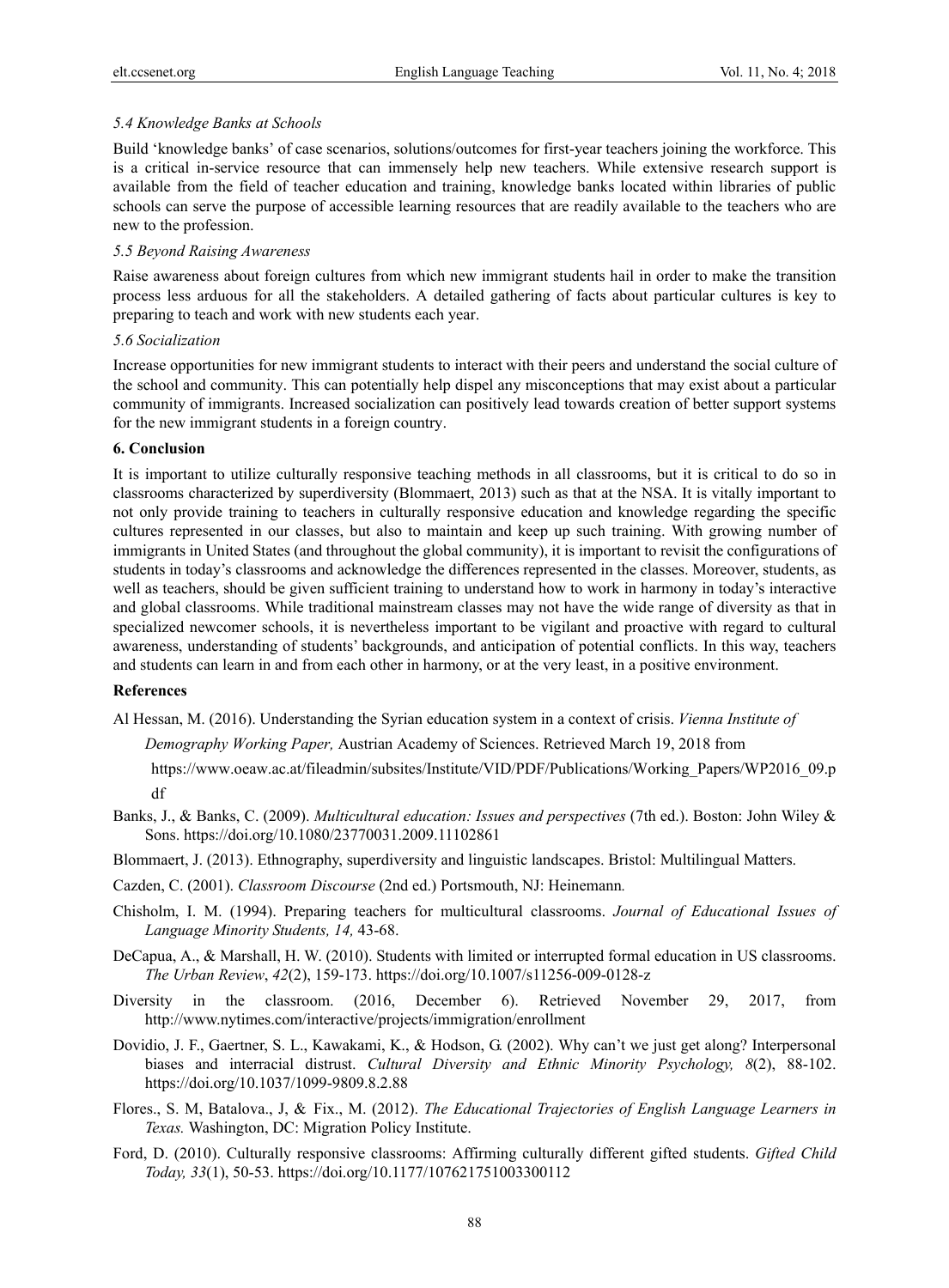- Friedlander, M. (1991). *The newcomer program: Helping immigrant students succeed in U.S. schools*. NCBE Program Information Guide Series, 8, Retrieved from www.ncela.gwu.edu/pubs/pigs/pig8.htm
- Gándara, P., & Contreras, F. (2008). The Latino education crisis: The consequences of failed policies. Cambridge, MA: Harvard University Press.
- Gay, G. (2010c). *Culturally responsive teaching: Theory, research, and practice* (2nd ed.). New York: Teachers College Press.
- Gee, J. P. (2014). *An Introduction to Discourse Analysis: Theory and Method,* (4th ed.), London: Routledge.
- Gay, G. (2010). *Culturally Responsive Teaching: Theory, Research, & Practice*. New York: Teachers College Press.
- Heath, S. B. (1983). *Ways with words: Language, life and work in communities and classrooms.* Cambridge, MA: Cambridge University Press.
- Howard, T. C. (2010). *Why race and culture matter in schools: Closing the achievement gap in America's classrooms*. New York, NY: Teachers College Press.
- Huff, R. E., Houskamp, B. M., Watkins, A. V., Stanton, M., & Tavegia, B. (2005). The experiences of parents of gifted African American children: A phenomenological study. *Roeper Review, 27*(4), 215-221. https://doi.org/10.1080/02783190509554321
- Institute of Education Statistics, National Center for Education Statistics. (2017). *Racial/ethical enrollment in public schools.* Retrieved from https://nces.ed.gov/programs/coe/indicator\_cge.asp
- Kea, C. D., Trent, S. C., & Davis, C. P. (2002). African American student teachers' perceptions about preparedness to teach students from culturally and linguistically diverse backgrounds. *Multiple Perspectives, 4*(1), 18-25. https://doi.org/10.1207/S15327892MCP0401\_4
- Kuykendall, C. (2004). *From rage to hope: Strategies for reclaiming black & Hispanic students* (2nd ed.). Bloomington, IN: National Education Service.
- Moje, E. B., & Hinchman, K. (2004). Culturally responsive practices for youth literacy learning. In T. L. Jetton, & J. A. Dole (Eds.), *Adolescent Literacy Research and Practice* (pp. 321-350). New York: Guilford.
- Office of English Language Acquisition (OELA) Fast Facts. (2017). *Profiles of English Learners (ELs).*
- Pajares, F., & Urdan, T. C. (2005). *Educating Adolescents: Challenges and Strategies.* North Carolina: Information Age Publishing.
- Rychly, L., & Graves, E. (2012). Teacher characteristics for culturally responsive pedagogy. *Multicultural Perspectives, 14*(1), 44-49. https://doi.org/10.1080/15210960.2012.646853
- Sadker, D. M., Sadker, M. P., & Zittleman, K. R. (2008). *Teachers, schools, and society, annotated instructor's edition* (8th ed.). Boston, MA: McGraw Hill.
- Shade, B. J., Kelly, C., & Oberg, M. (1997). *Creating culturally responsive classrooms*. Washington, DC. https://doi.org/10.1037/10268-000
- Short, D. J., & Boyson, B. A. (2012). *Helping newcomer students succeed in secondary schools and beyond*. Washington, DC, and McHenry, IL: Center for Applied Linguistics and Delta Systems.
- Short, D. J. (1998). *Secondary newcomer programs: Helping recent immigrants prepare for school success*. Eric Digest (Report No. EDO - FL - 98 - 06). (ERIC Document Reproduction Service No. ED419385). Retrieved from ERIC database.
- Snyder, T. D. (2007). *Mini-digest of Education Statistics 2006* (NCES Publication No. 2007-067). Washington, DC: National Center for Education Statistics. Retrieved from http://nces.ed.gov/pubs2007/2007067.pdf
- Villegas, A. M., & Lucas, T. (2002). Preparing culturally responsive teachers: Rethinking the curriculum. *Journal of Teacher Education, 53*(1), 20-32. https://doi.org/10.1177/0022487102053001003
- Watson-Gegeo, K. A. (1997). Classroom ethnography. In *Encyclopedia of language and education* (pp. 135-144). Springer, Dordrecht. https://doi.org/10.1007/978-94-011-4535-0\_13
- Whittaker, A., McDonald, M., & Markowitz (2002, April). *Learning together what we do not know: Preservice preparation for equity*. Paper presented at the annual meeting of the American Educational Research Association, New Orleans, LA.